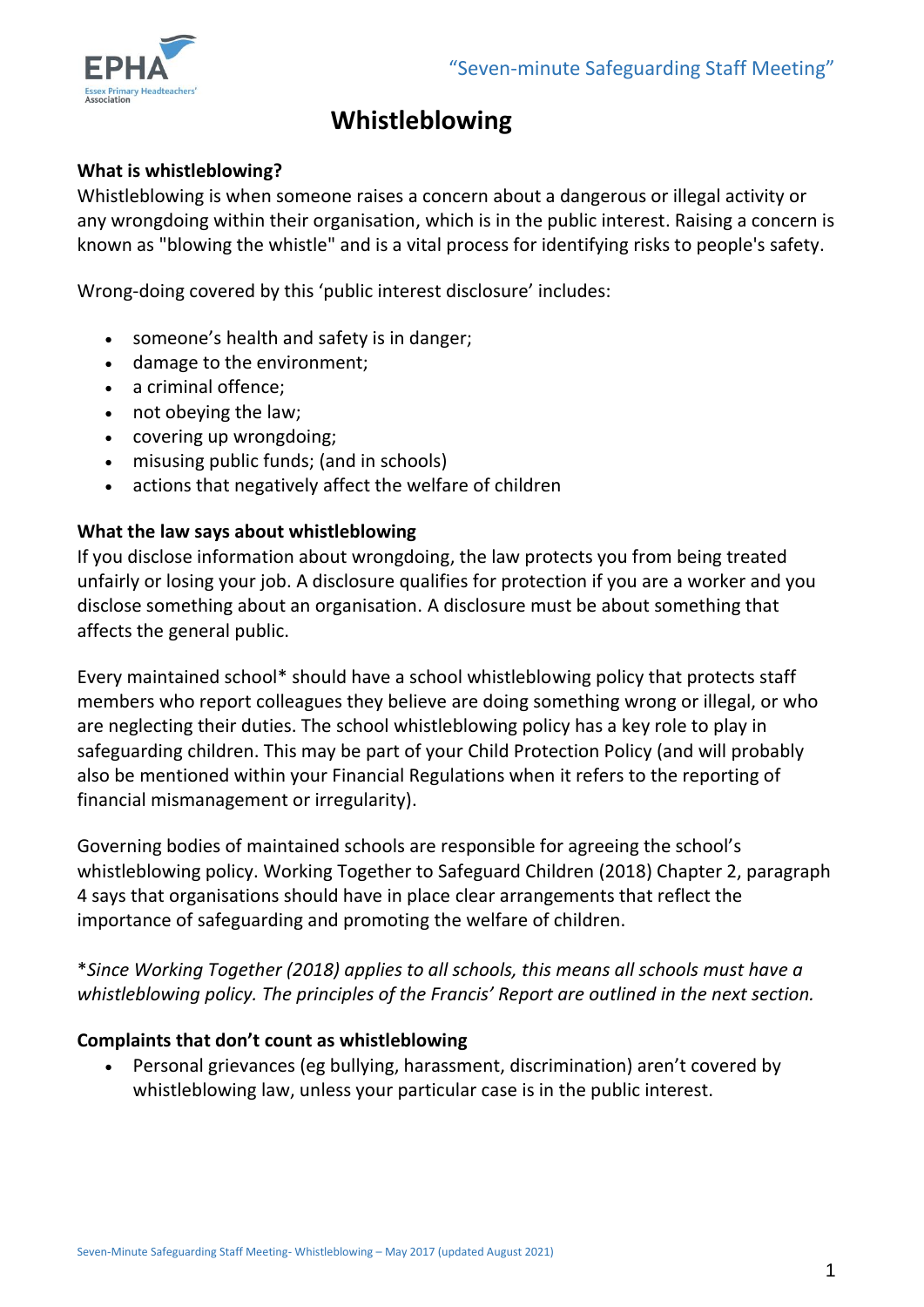

## **What should staff do if they have concerns?**

Sharing information or talking through a concern can be the first step to helping an organisation identify problems and improve their practices.

Where staff have a concern they should aim to report it internally first before using an external 'prescribed person or body'. Making a report to an external person should only be undertaken where the staff member thinks the school will cover it up, would treat them unfairly if they complained or have raised the matter before, but the concern hasn't been dealt with. Schools should identify a member of staff and a governor to receive concerns of this kind; they should also identify the local authority contact person.

#### **How to raise a concern:**

- You should voice your concerns, suspicions or uneasiness as soon as you feel you can. The earlier a concern is expressed the sooner action can be taken.
- Try to pinpoint exactly what practice is concerning you and why.
- Approach your immediate manager, Headteacher, or the Designated Safeguarding Lead.
- If your concern is about your immediate manager/Headteacher, or you feel you need to take it to someone outside the school contact the designated Governor or the Local Authority representative.
- Make sure you get a satisfactory response –don't let matters rest.
- You should then put your concerns in writing, outlining the background and history, giving names, dates and places where you can.
- A member of staff is not expected to prove the truth of an allegation but will need to demonstrate sufficient grounds for the concern.

Staff members with concerns should follow these steps and speak to:

- Their Line Manager
- A specified person (or governor) in school
- The Local Authority representative
- Their Union or Professional Association
- A prescribed Person or Body (eg. Ofsted, Education Funding Agency, Children's Commissioner or NSPCC)
- alternatively contact the whistleblowing charity, 'Public Concern At Work' [www.pcaw.org.uk](http://www.pcaw.org.uk/)

**In our school the specified person who should be contacted about a whistleblowing concern is …………………………………**

**If your concern is about this person, you should contact……………………………………**

**The Local Authority Safeguarding Adviser is Jo Barclay, who can be contacted by telephone:** 03330 131078 **mobile:** 07775 030021 **email:** [jo.barclay@essex.gov.uk](mailto:jo.barclay@essex.gov.uk)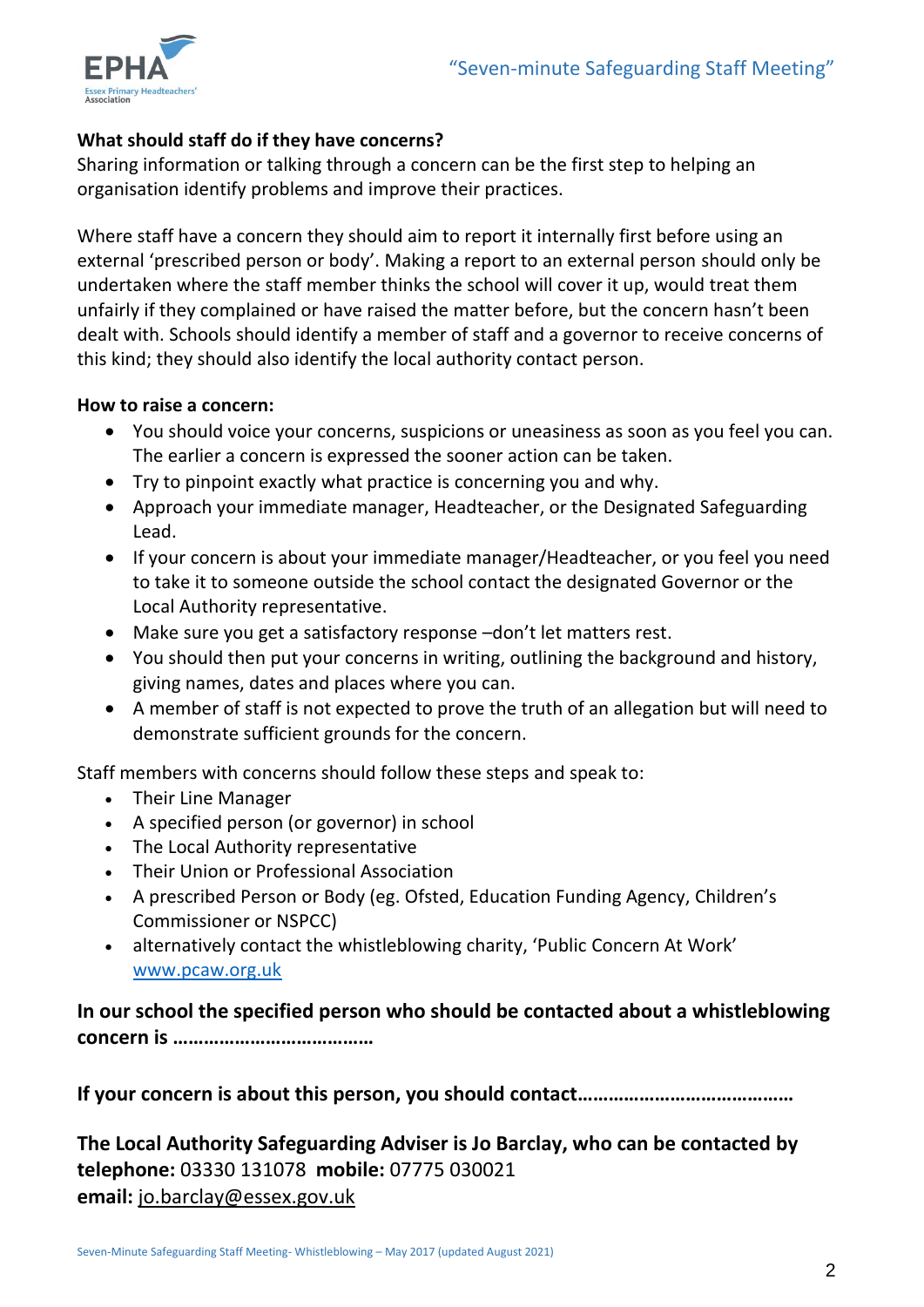

# **Don't think what if I'm wrong – think what if I'm right**

#### **Reasons for whistle blowing:**

- Each individual has a responsibility for raising concerns about unacceptable practice or behaviour
- To prevent the problem worsening or widening
- To protect or reduce risks to others
- To prevent becoming implicated yourself

#### **What stops people from whistle blowing:**

- Starting a chain of events which spirals
- Disrupting the work or project
- Fear of getting it wrong
- Fear of repercussions or damaging careers
- Fear of not being believed

## **NSPCC Whistleblowing advice line**

#### *When to call*

If you have any concerns about a child in your workplace you should raise this with your employer or organisational safeguarding lead in the first instance.

You should call the Whistleblowing Advice Line if:

- your organisation doesn't have clear safeguarding procedures to follow
- you think your concern won't be dealt with properly or may be covered-up
- you've raised a concern but it hasn't been acted upon
- you're worried about being treated unfairly.

You can call about an incident that happened in the past, is happening now or you believe may happen in the future.

#### *What to expect when you call*

One of the call handlers will connect you with a trained practitioner. They will discuss your concerns with you and:

- talk you through the whistleblowing process
- take details of your concern
- explain the protection available to you if you need it
- get relevant agencies and authorities to take action on your concern.

You don't have to tell us who you are if you don't want to - you can remain anonymous. If you do give us your name and contact details you can ask us not to share these with other agencies.

The NSPCC Whistleblowing Advice Line [Whistleblowing Advice Line | NSPCC](https://www.nspcc.org.uk/keeping-children-safe/reporting-abuse/dedicated-helplines/whistleblowing-advice-line/) Call [0800 028 0285](tel:0800%20028%200285) Email [help@nspcc.org.uk](mailto:help@nspcc.org.uk)